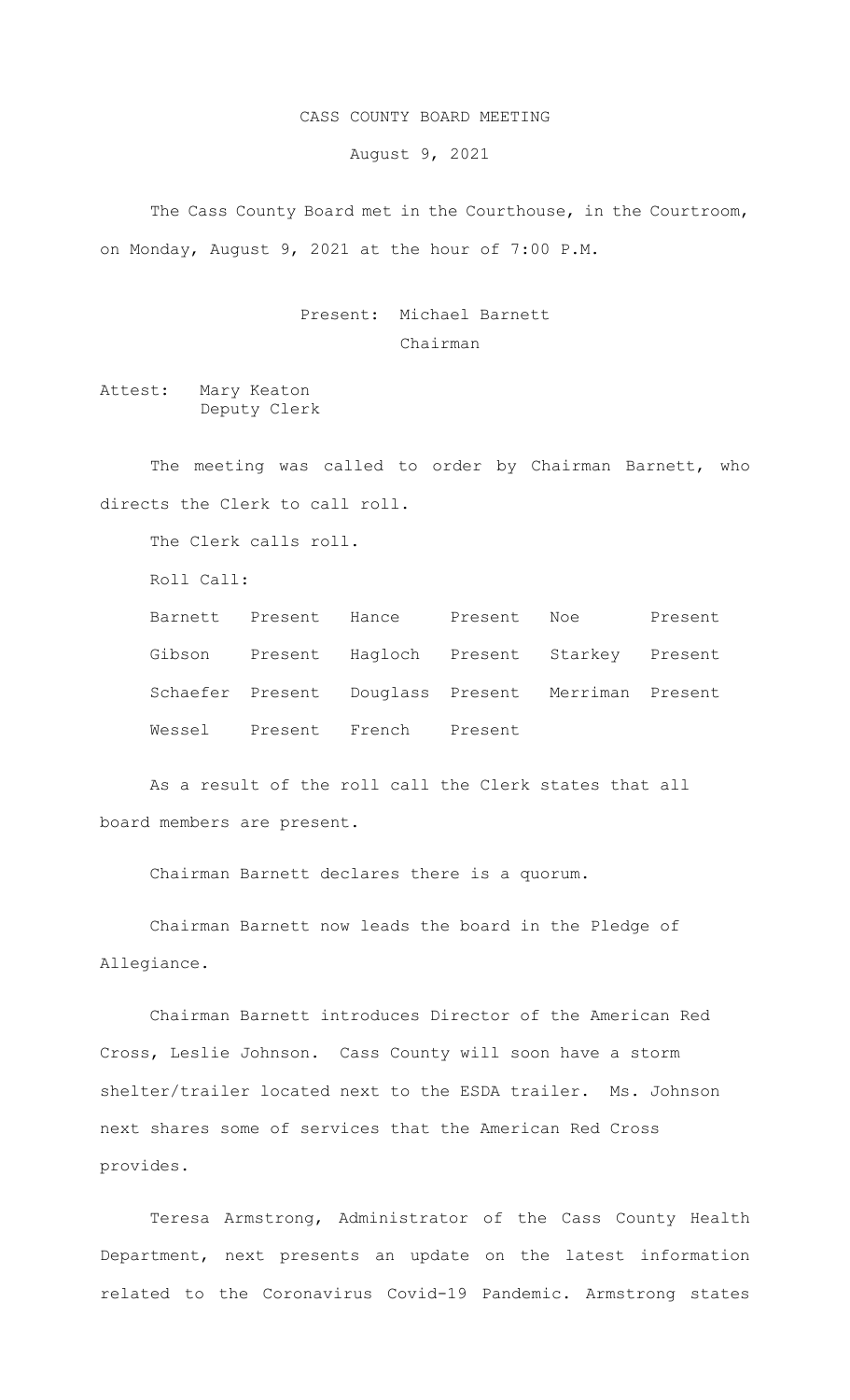that Cass County is having a surge again in Covid -19 cases. Cass County like most of Illinois, is now at the high level of community transmission. To date Cass County has 2182 positive cases, with 37 fatalities and 2081 individuals recovered. Armstrong reports that her team is very busy giving the Covid vaccine. Cass County Health clinic to date has provided 11,340 vaccines to Cass County residents and others employed in the county and surrounding area. Armstrong reports 45.53% of Cass County residents are fully vaccinated. They continue to offer clinics weekly in both Virginia and Beardstown, as well as pop-up clinics throughout the county.

Chairman Barnett next reports the painting of the courthouse fire escape is done. Ott Wulf has also painted the gutters, and trimmed all the trees in the courthouse yard. Barnett thanks Ott for a job well done.

 Chairman Barnett next presents the minutes of the Cass County Board meeting held on July 12, 2021. Hance makes a motion to approve the minutes and Schaefer seconds the motion. The vote is by acclamation and declared carried.

Deputy Clerk Keaton states there is no correspondence.

Douglass, reports the Courthouse and Jail Committee met on August 5, 2021, and approved all bills as presented.

Merriman, reporting for the Road and Bridge Committee, reports the committee met on August 2, 2021 and approved all bills. The next meeting to be held on Thursday, September 9, 2021 at 6:00 p.m. due to the Labor Day holiday.

The Public Safety and Housing Committee met on July 26, 2021.

Cass Rural Water met on July 20, 2021. They still have a 4% water loss.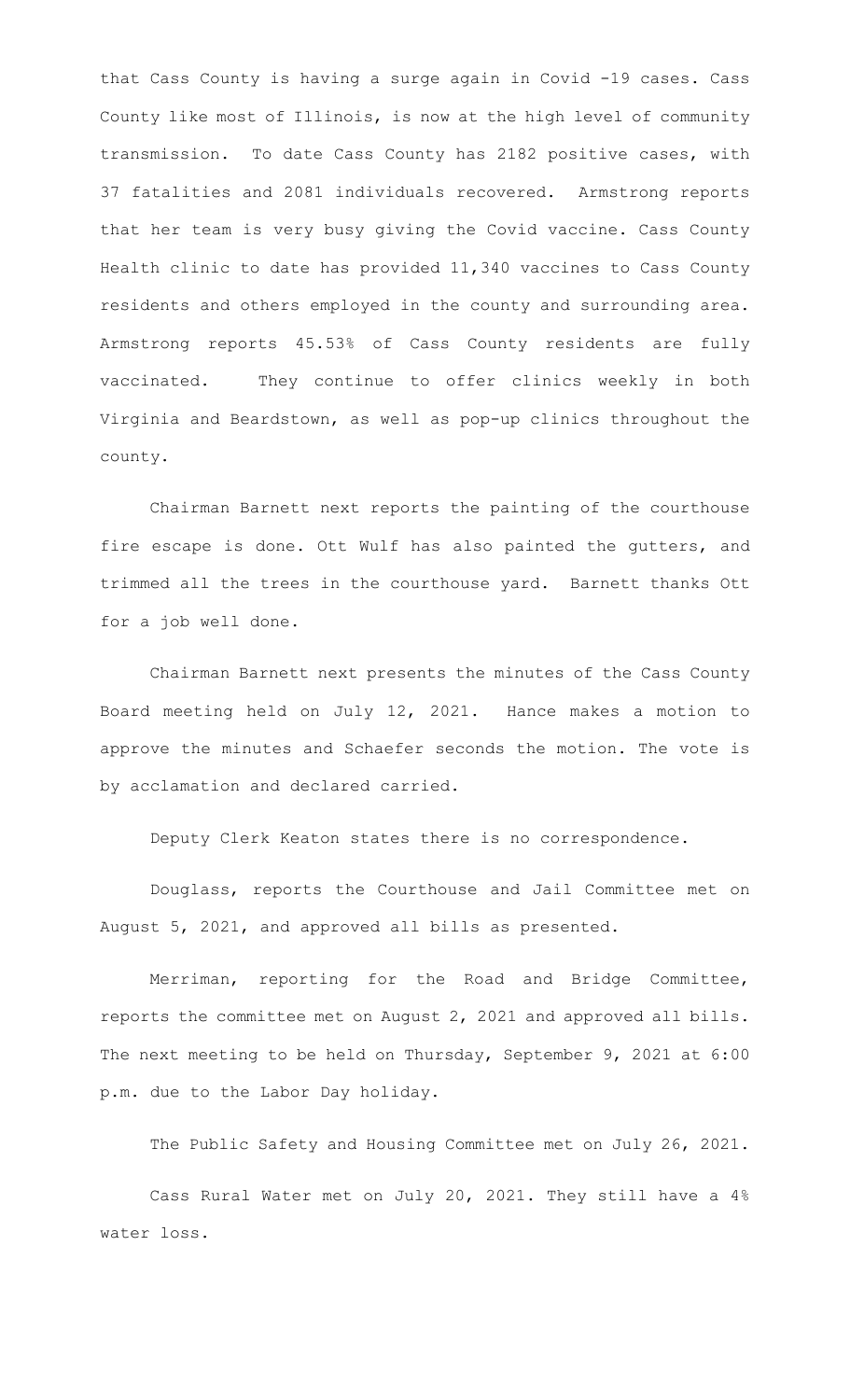Merriman, Chairman of the Animal Control Commission, reports they met on July 22, 2021 and approved a 3% pay increase.

Hance reports that the Health Department has hired a new physician and new policies were reviwed.

 Hance reports the Cass County Housing Authority met and Steve Horton stated that he has had the best summer crew this year and that many projects have been completed.

Schaefer reports that Arenzville Rural Water has picked up a couple of new customers. The next meeting will be held August 17th at 6:30p.m. at the Virginia City Hall.

Hagloch reports E-9-1-1 met on July 26, 2021 and approved all bills. They are still working on a plan for new radios for the county.

Schaefer reports that he attended an MCS meeting on July 22, 2021. A new hire has been helping with grant work and a mission statement is being developed. The next meeting will be held on Thursday, September 23, 2021 at Hamilton's Catering in Jacksonville, IL.

Schaefer, reporting for the Mental Health Board, reports the board met on July 21, 2021. The Fire Marshall made them replace windows at a few of the homes. There will soon be a change in board members. There was no discussion of the DT program due to the current rise in Covid cases.

Starkey reports that Beardstown TIF will meet Wednesday, August 11, 2021 at the Beardstown City Council Chambers.

There are no reports from the following committees:

Legislative

Economic Development

Policies and Procedures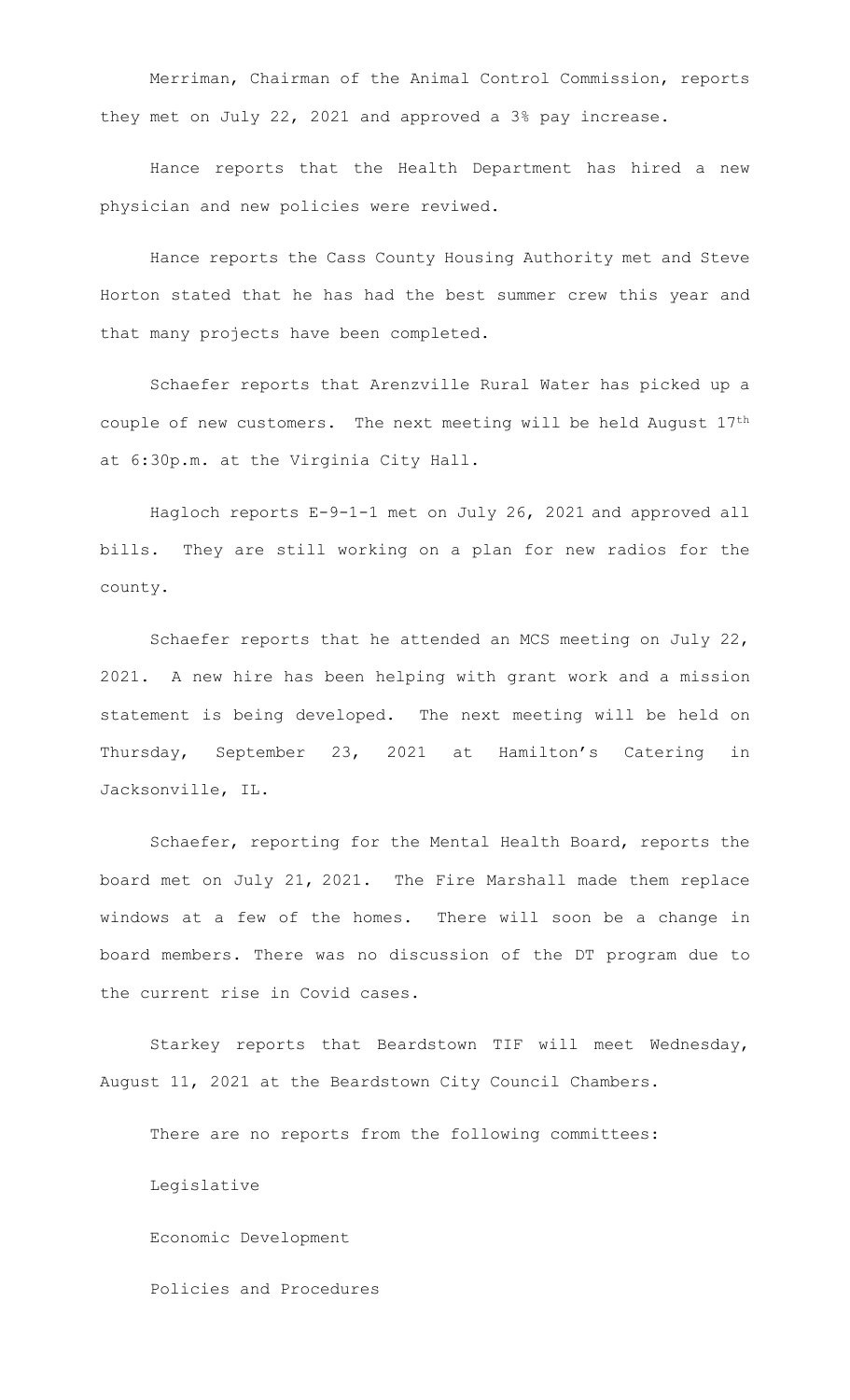Insurance and Bonds

OEDC

MCS

OEDC Tourism

The Chairman now moves on to New Business:

Chairman Barnett presents the Appointments of the Ashland Fire Protection District, Lost Creek and Levee and Hager Slough Special Drainage. A motion to approve the appointments is made by Douglass and seconded by Merriman. The vote is by acclamation and declared carried.

(See Attached Appointments)